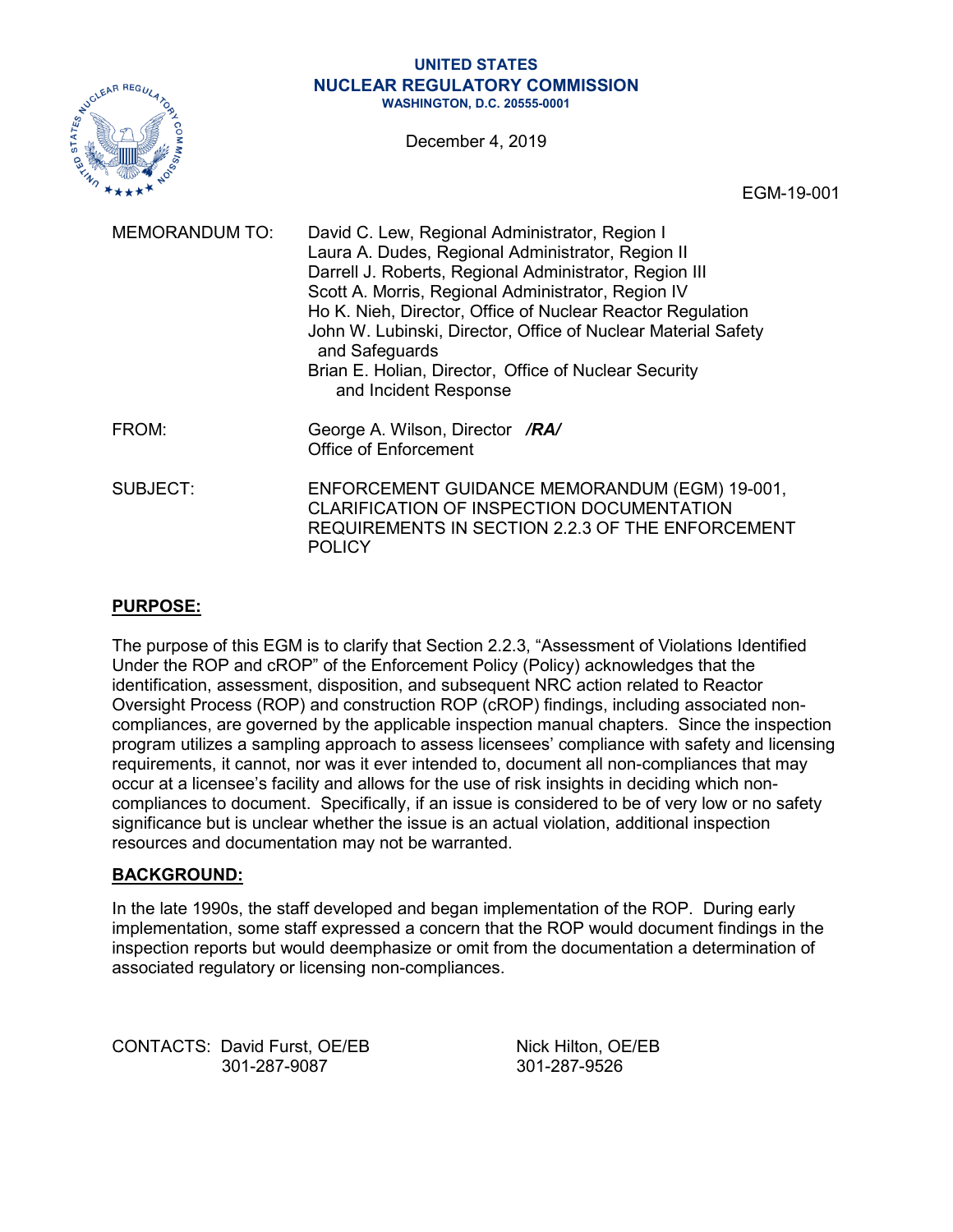External stakeholders also expressed a concern that the inspection reports would become less open or transparent and would focus on the identification of findings but that associated noncompliances would not be described or explicitly documented.

On December 5, 2000, R.W. (Bill) Borchardt, then-Director, Office of Enforcement (OE), issued a memorandum, "Dispositioning of Enforcement Issues in a Risk Informed Framework," (ML003777558). This memorandum built on and provided additional guidance related to an August 25, 1997, Commission Staff Requirements Memorandum, "SRM COMSAJ-97-008 - Discussion on Safety and Compliance," (ML003753992). Specifically, the Borchardt memorandum made clear that it was inappropriate to document findings and their associated non-compliances in inspection reports without dispositioning the associated regulatory or licensing non-compliances. The memorandum stated:

*"While the current Enforcement Policy, with its expanded use of NCVs and risk information, has significantly reduced unnecessary regulatory burden, the proper disposition of documented violations remain an NRC responsibility. We have reduced unnecessary regulatory burden by changing the way we and our licensees disposition violations, not by failing to determine whether an inspection finding is a violation. Failing to disposition valid violations, that have more than minor safety significance, does not further any of the agency's goals. It can only serve to create the impression that there are unimportant requirements. In short, if an issue warrants documentation in an inspection report it also warrants a determination as to whether or not a violation exists." (Emphasis added)*

In summary, the Borchardt memorandum emphasized the need for the appropriate disposition of violations that are documented (i.e., more than minor). In other words, once a decision is made to document a non-compliance, it must be dispositioned. However, the Borchardt memorandum does not state that every non-compliance must be documented.

### **DISCUSSION:**

Recently, OE has become aware that some inspection staff may be misinterpreting and misapplying aspects of Section 2.2.3 of the Policy and of the guidance in the Borchardt memorandum regarding the extent to which findings and associated violations need to be identified and documented in inspection reports. Specifically, some staff have expressed a view that the Policy and the Borchardt memorandum require that all inspection issues of concern, regardless of significance, be documented. This view appears to be based on a sentence at the end of the second paragraph of Section 2.2.3 which states:

*"Inspection findings processed through the SDP, including associated violations, are documented in inspection reports and are assigned one of the following colors, depending on their significance."* 

It is important to place this statement in context with the Borchardt memorandum which states:

*"In short, if an issue warrants documentation (emphasis added) in an inspection report, it also warrants a determination as to whether or not a violation exists."* 

The intent of the statement from Section 2.2.3 of the Policy is to remind inspectors to evaluate the compliance aspect of any findings (i.e., more than minor performance deficiencies) documented in inspection reports. The purpose of the Borchardt memo was to state that if a non-compliance was documented in a report, the determination of whether it was a violation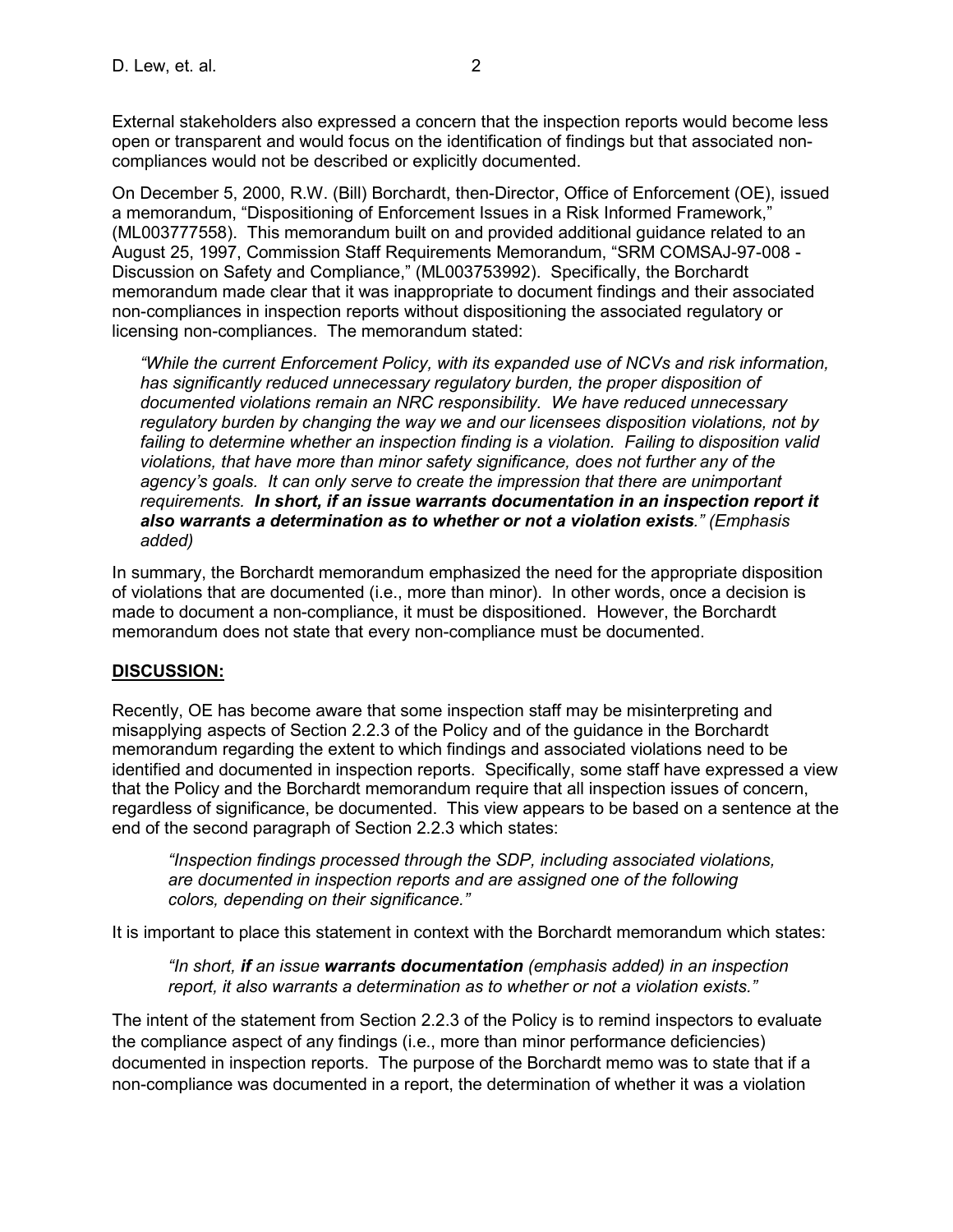should also be documented, not that all non-compliances had to be documented. Guidance on what to document is contained in inspection program policies and manual chapters.

The Agency's inspection program utilizes a sampling approach to assess licensees' compliance with safety and licensing requirements. As a result, the inspection program cannot, nor was it ever intended to, document all the non-compliances that may occur at a licensee's facility. Consequently, the operating reactors and new reactors inspection programs provide the principal guidance regarding the decision to document and how to document inspection findings, including associated violations. This specific inspection program guidance is consistent with Policy requirements and the Borchardt memorandum guidance.

A more complete excerpt of Section 2.2.3 of the Policy is provided below. When read in full context, this excerpt states that inspection findings, and associated violations, are identified and documented as specified in inspection manual chapters. These documents also provide the general guidance regarding the content of inspection reports (i.e., whether and how to document inspection findings, including associated violations).

*The assessment, disposition, and subsequent NRC action related to inspection findings identified at operating power reactors are determined by the ROP, as described in NRC Inspection Manual Chapter (IMC) 0305, "Operating Reactor Assessment Program," and IMC 0612, "[Issue Screening]".*

*Inspection findings identified through the ROP are assessed for significance using the SDP described in IMC 0609, "Significance Determination Process." Inspection findings identified through the cROP are assessed for significance using the SDP described in IMC 2519, "Construction Significance Determination Process." The SDPs use risk insights, where possible, to assist the NRC staff in determining the significance of inspection findings identified within the ROP or cROP. Inspection findings processed through the SDP, including associated violations, are documented in inspection reports and are assigned one of the following colors, depending on their significance.*

### **ACTION:**

Inspection staff should continue to follow the applicable inspection manual guidance with respect to the identification, assessment, and disposition of findings and related noncompliances.

As part of a future, periodic Policy update, the staff will consider the need to propose language for Commission approval consistent with the interpretation provided in this EGM to clarify Section 2.2.3 of the Policy and make necessary revisions to the Enforcement Manual.

#### **EXPIRATION:**

This EGM will remain in effect until the next revision of the Policy. At that time, the staff may propose a change to further clarify Section 2.2.3 of the Policy.